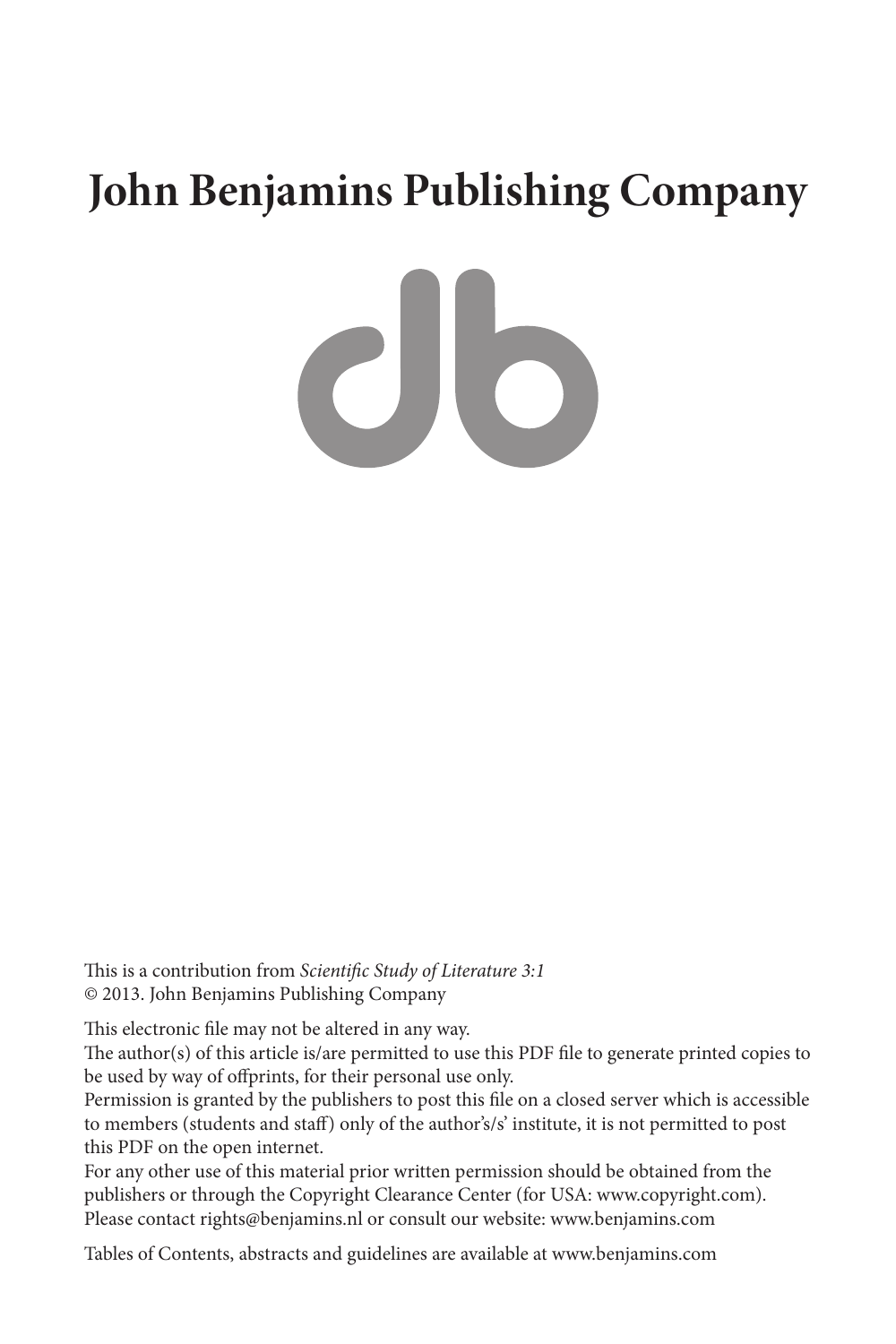## reviews

Claassen, E. (2012). *Author representations in literary reading*, (Linguistic Approaches to Literature 11), Amsterdam/Philadelphia: John Benjamins. 329 pages.

## **Reviewed by Gerhard Lauer (Universität Göttingen)**

Nothing is more boring than the conventional critic on authorship and nothing is more interesting than research on authorship. That is simply because serious research on literary authorship is hardly undertaken, and besides many speculations obvious questions haven't yet been answered. Do readers have any kind of mental representation of the author during or after reading? Is the conventional distinction between author and narrator a distinction without a difference? The list of unanswered questions is long, but they attract considerable sentiments and speculations, but little research.

Eefje Claassen has written a book that cares who is speaking in literature. To name her book a milestone in authorship research is an understatement, because she combines unusual intelligent theoretical considerations with sophisticated experiments and thus opens the door to systematic empirical research on authorship. What she presents is the first ever evidence for the hypothesis that there is no literary reading without assumptions about an author's intentions and (moral) attitudes. In four experiments framed by an opening and closing chapter Eefje Claassen's book explores why reading is much more than only something between text and reader. There is always the author in between.

The starting point in her first, theoretical chapter is the gap between the liveliness of the author in all literary fields and the theoretical verdict against the author. She hypothesises that readers infer who is telling the story with which intention. With the model by van Dijk and Kintsch (1983) she suggests that readers not only take care of the surface code and the propositions within a text and that readers do more than building a situation model. On a fourth level, Claassen suggests, reading implies a communicative context model, a model of the underlying intentions and all sorts of information about who is talking to the reader with which attitude. In this contextual model the distinction between the empirical author, the implied authors and the narrator is heuristically important but readers might merge these roles. As always for Claassen it is an empirical question whether readers maintain independent representations of the author, of the narrator and the implied author or if they have more or less overlapping images of these figures. Her hypothesis is close to Bortolussi and Dixon's (2003) assumption about a reader's mental representation of the narrator as if he were a communicative partner for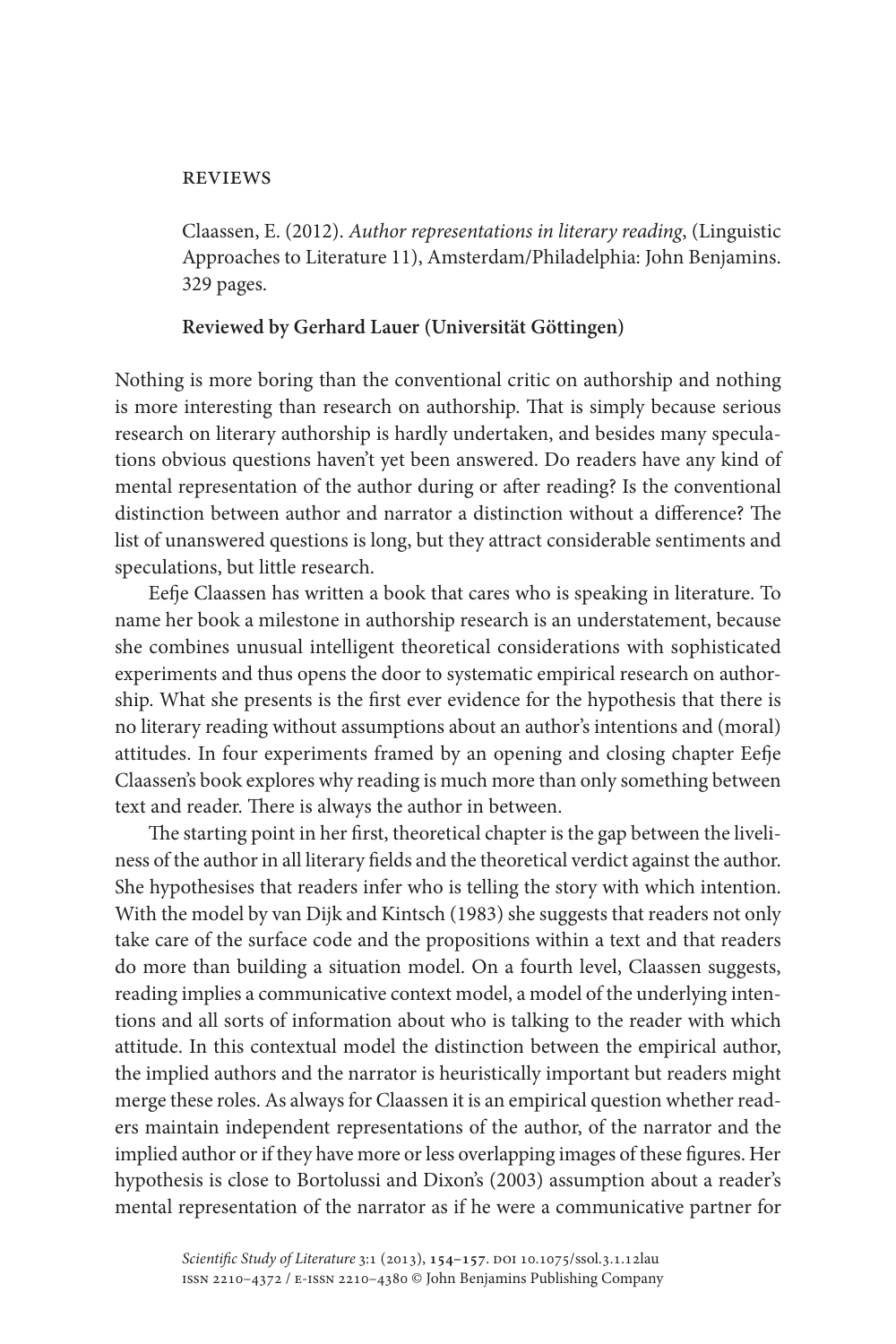whom all Gricean maxims of cooperative conversation are in place. In that sense the reader's mental construction of an implied author includes more or less explicit assumptions about author's communicative intentions and identity, sometimes even about his morality.

Claassen designed her experiments according to conditions with morally negative vs. positive cues for author inferences and is focused. In four chapters Claassen describes two off-line and two online experiments on the kind of comprehension that happens in the mind during and after reading. The first experiment uses the think aloud method to better understand what type of inferences readers generate during reading due to a narrator's visibility. It is hypothesized that readers have some sort of mental conversation with the author while integrating information in a bottom up fashion from the text. Extensive tagged verbal protocols and a short questionnaire about post-reading text evaluation and reading behaviour give insight in the way readers verbalize thoughts at points of interruption of their silent reading of four short narrative texts comparable in size but different in genres. Results show that expert readers generated more author inferences than non-expert readers, but rarely did they generate explicit author inferences. Expert readers also tend to read more point driven than story driven. Claassen is very careful not to overestimate her data and stresses more than once how difficult it is to decide whether a reader's verbal report is about an author's intention or about text inferences. The reported author inferences differ strongly in degree but not substantially in correlation with the conditions of visible vs. non-visible narrator or intentional vs. neutral instructions. Claassen interprets her findings by arguing that as soon as readers have a vague idea of what an author's intention could be they look for support in the text and switch then from a bottom-up strategy to a more top-down reading. Therefore the recognizable author's intention seems to diminish. As Claassen states, however, these findings are not sufficient to distinguish between readers' verbal accounts of the implied author, narrator or text as intentional agent.

In her second experiment Claassen, in line with Clark (1996), emphasises the joint pretence or game-of-make-believe between author and reader: readers usually accept the author's invitation of joint pretence and presume that the author is sincere, trustworthy, and has morals and values that are not questionable. This is the basic layer. On a subsequent layer the author makes an assertion of the role of a narrator, and this is an action the reader recognizes. Claassen call this assumption in the author's trustworthiness and sincerity the 'default assumption of good behaviour'. Readers must assume on a regular basis that the author will not attempt to convince them of beliefs that oppose their norms and values. Claassen has taken this as a testable hypothesis for her second off-line experiment. She tries to measure by questionnaires how differently readers generate author inferences out of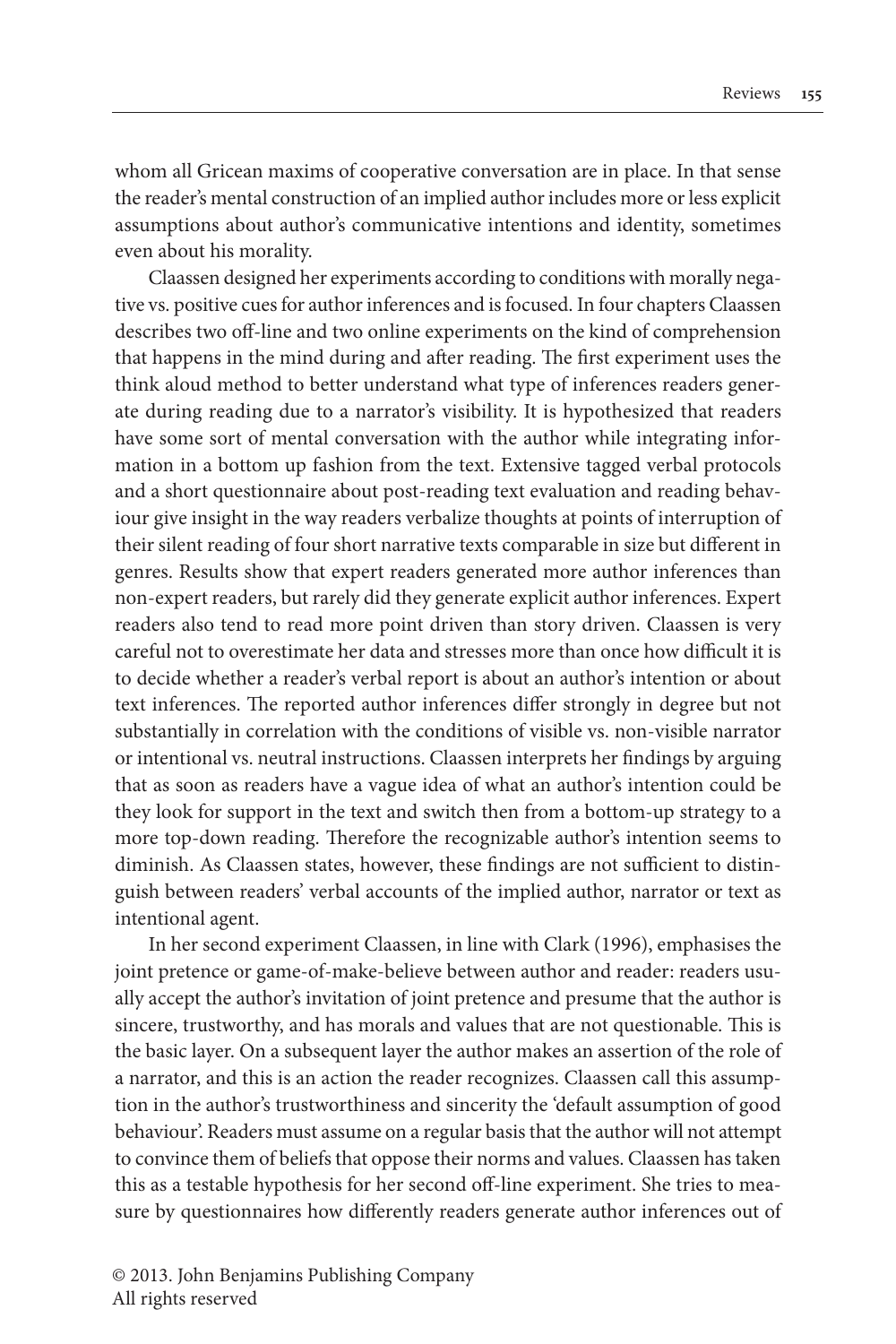texts with an immoral narrator and an immoral character vs. texts with a relatively neutral narrator and a neutral character. Based on a highly disputable fragment of Houllebecq's *Les Particules élémentaires* Claassen constructed four textoids with positive/negative characters and a first-person narrator, to force readers to wonder about the opinions expressed in the text. The results show that a text with a morally questionable view formulated by both narrator and character evoked more frequent questions about the (implied) author's intentions, his or her identity and moral position than in the other text versions. The interpretation of the findings is that these morally disputable texts questions the default assumption of good behaviour between author and readers because readers start to worry about the implied author's moral position when both narrator and character seems to force readers to look at their world with the immoral eyes of the narrator and the author. The closer the disputable moral positions of the author came to the basic layer the more readers tend to reject him because it denounced the joint pretence.

The two following experiments are on-line measurements of author inferences generated by readers while reading. To do so Claassen chose the affect priming paradigm to examine whether biographical information about an author affects the generation of author inferences during reading. Again text fragments displaying morally reprehensible views or acts are used as prime and adjectives are used here as target words. The prediction is that author information generates an affective response during reading and therefore alters response and reading times, or more precisely: the congruence of the primes (author prime and text prime) and the target words would facilitate the judgement of the targets, showing in shorter reaction times. And again in both experiments a series of pre-tests and careful consideration of the method in general as of details has been done in advance (ttest, ANOVA, Chi-square, etc.), and recalibration of the results are carried out. In the end the data of both on-line experiments belong more or less to a journal of negative results. Claassen deviates in her interpretation from so many scholars to stay strictly to the data whatever they show. Her interpretation is that the results suggest the lost priming effect somewhere during the reading due to text content. No statistical significant congruence of the valences of author prime, text prime, and target adjective could be measured by response times. The marginal level of significance is interpreted by Claassen in the way that the author prime declines, the bottom up text overrides the prime the longer participants read.

Claassen's findings demonstrate that the implied author is the literary term for the psychological phenomenon, a cognitive construction, no reader of literature could completely avoid. Claassen makes a strong argument why more than once the notion of an implied author also affects the mental representation of an empirical author and the other way round. At a minimum it is claimed that we as readers could not read without thinking who is inviting us to jointly pretend about